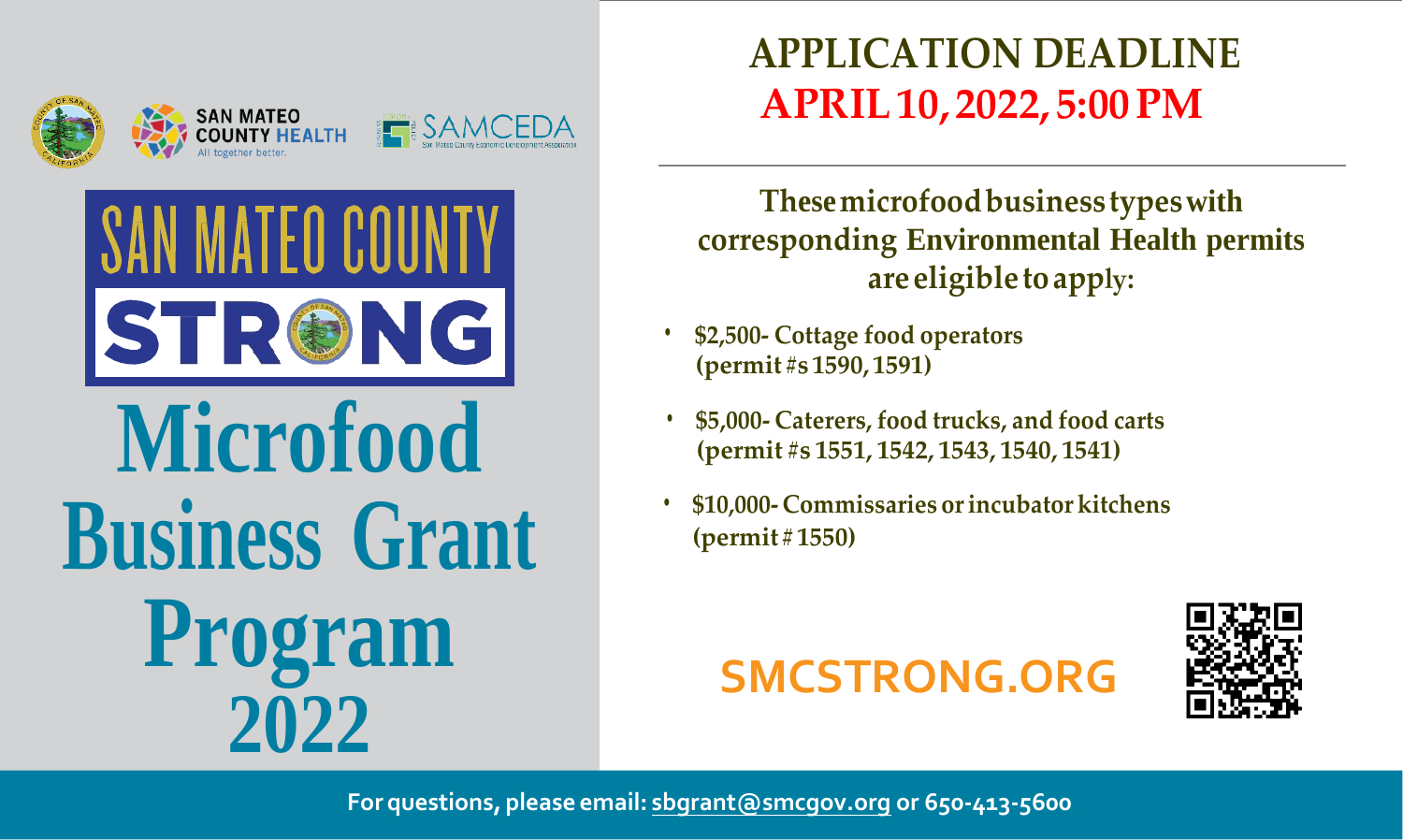



**Programa de subvenciones para negocios de microalimentos 2022**

#### **FECHA LÍMITE DE SOLICITUDES: 10 DE ABRIL DE 2022, 5:00 P. M.**

**Los siguientes tipos de negocios de microalimentos con los correspondientes permisos de Salud Ambiental son elegibles para la presentación de solicitudes:**

- **• \$2500: operadores de comidas caseras (n.os de permiso: 1590, 1591)**
- **• \$5000: proveedores, camiones y carros de comida (n.os de permiso: 1551, 1542, 1543, 1540, 1541)**
- **• \$10 000: comedores de empresas o cocinas de uso compartido (n.o de permiso: 1550)**





**Si tiene alguna pregunta, comuníquese con: sbgrant@smcgov.org o**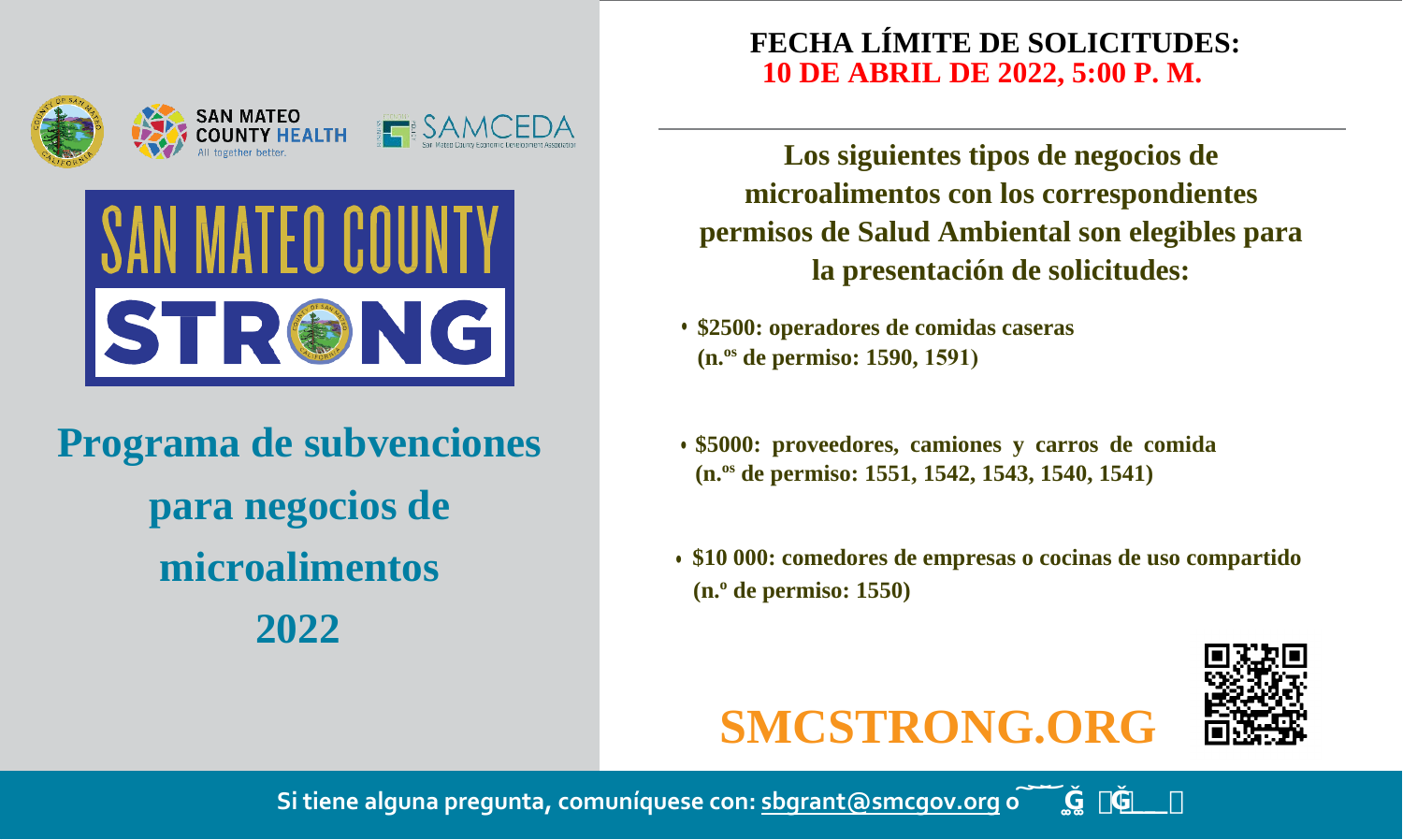



#### 申请截止日期 **2022** 年 **4** 月 **10** 日下午 **5:00**

根据企业类型划分,具有相应环境卫生许可证的微食品企业有资 格申请补助情况如下:

- **• 2500** 美元——农舍食品经营者 (**1590**、**1591** 许可证)
- **• 5000** 美元——饮食备办商、街头餐车和美食 车(**1551**、**1542**、**1543**、**1540**、**1541** 许可 证)
- **• 10000** 美元——小卖部或厨房孵化器 (**1550** 许可证)

## **SMCSTRONG.ORG**



如有任何疑问,请联系:**sbgrant@smcgov.org** 电话咨询热线:**888-262-7552**